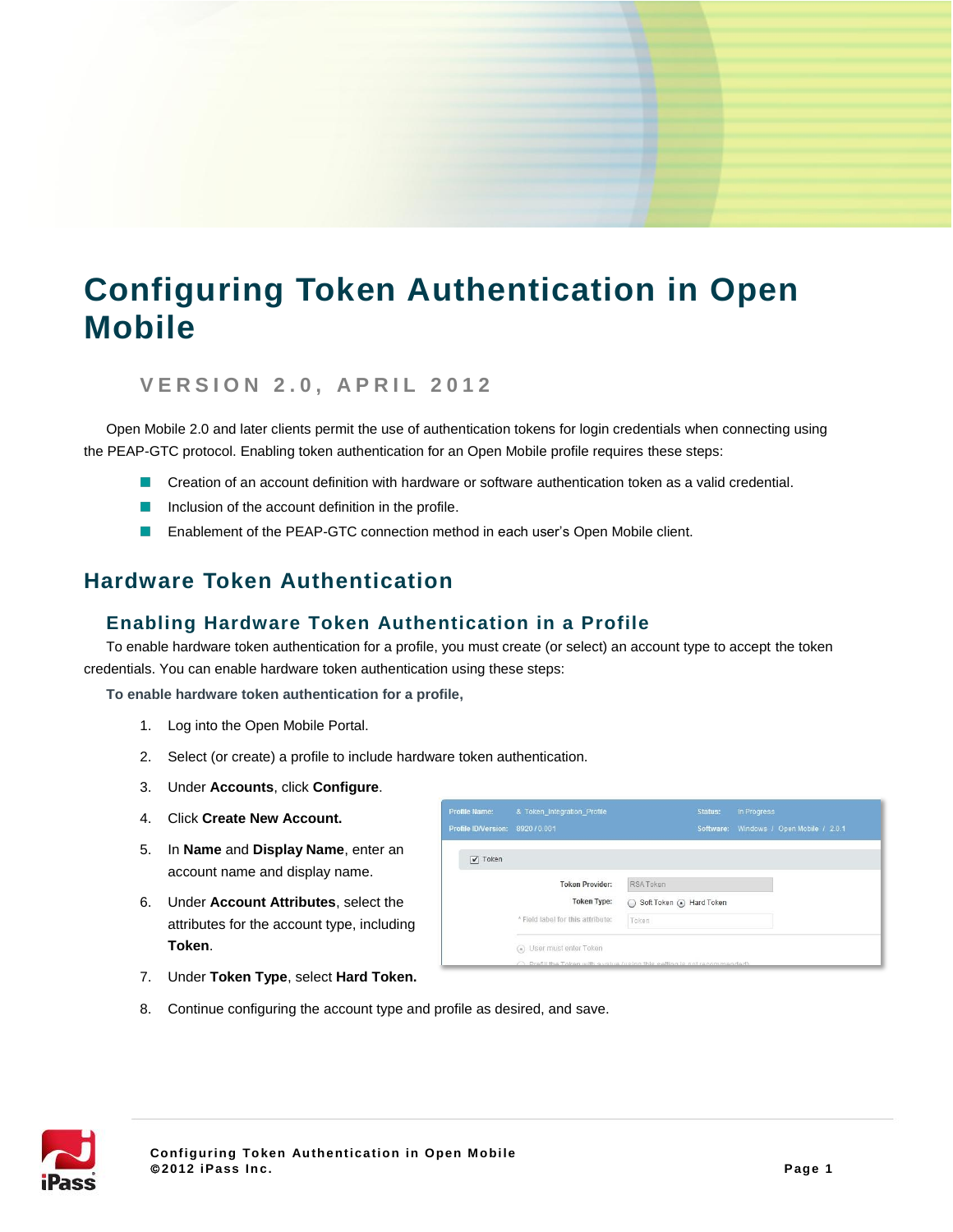## **Enabling Hardware Token Authentication in Open Mobile**

Once they receive the profile you have modified or created, users can enable hardware token authentication in the Open Mobile client. You will need to supply users with the connection method details, including values for inner and outer identity.

**To enable token authentication in Open Mobile,**

- 1. Launch Open Mobile.
- 2. Click **Options | Wi-Fi.**
- 3. Under **Campus Networks**, click **Add**.
- 4. In **Network Name**, enter the name of the network that requires token authentication.
- 5. In **Security**, select the security type used by the network.
- 6. In **Connection Method**, click **Add**.
- 7. In **Method Name**, assign a name to the connection method, such as *PEAPGTCMethod*.
- 8. In **Authentication Protocol**, select PEAP-GTC.
- 9. Under **PEAP-GTC**, select the following:
	- **Authentication Mode**: *User*
	- **Credential Source**: *Account*
	- **Account Name:** Select the name of the account used for hardware token authentication.
	- Under **Login Formats**, for both **Inner Identity** and **Outer Identity**, select the appropriate value from the drop-down list, as specified by your administrator .
- 10. Click **Save**.
- 11. Click **Close** to close the **Options** panel.

Note that once a single user (or administrator) has configured the PEAP-GTC connection method (that is, Steps 8-10), you can export that user's settings and then import them into Open Mobile profile for other users to make use of.

When included in a profile, user with the profile s will no longer need to configure the method individually, but will be able to select the method from the list of available connection methods to assign to the campus network. See the iPass Online Reference article #2987, *Configuring OCR in Open Mobile*, for more information.

#### **Connecting to a Network using Hardware Token Authentication**

Having configured a campus connection for token authentication, users can now connect to the network.

| ---                                               |     |
|---------------------------------------------------|-----|
| Connecting<br><b>Details</b>                      |     |
| Networks                                          | SMS |
| BLD-GTC requires token.                           |     |
| Passcode [PIN+Tokencode]:<br>Enter your response. |     |
|                                                   |     |
|                                                   |     |



| Authentication Protocol: PEAP-GTC                                            |                                                   |  |
|------------------------------------------------------------------------------|---------------------------------------------------|--|
|                                                                              |                                                   |  |
| <b>PEAP-GTC</b>                                                              |                                                   |  |
| Authentication Mode: User                                                    |                                                   |  |
| Credential Source: Account                                                   |                                                   |  |
|                                                                              | Account Name: HardTokenAccount                    |  |
| Login Formats                                                                |                                                   |  |
| Inner Identity: Username                                                     |                                                   |  |
| Outer Identity: Username                                                     |                                                   |  |
| CCA India 2007                                                               |                                                   |  |
| AddTrust External CA Root                                                    |                                                   |  |
| ciscoweb.ipass.com                                                           | Class 3 Public Primary Certification Authority    |  |
| DigiCert High Assurance EV Root CA                                           |                                                   |  |
| Entrust Root Certification Authority                                         | Entrust.net Certification Authority (2048)        |  |
|                                                                              | Entrust.net Secure Server Certification Authority |  |
| Equifax Secure Certificate Authority<br>Equifax Secure Global eBusiness CA-1 |                                                   |  |
| GeoTrust Global CA                                                           |                                                   |  |
| GeoTrust Primary Certification Authority<br>GlobalSign Root CA               |                                                   |  |
|                                                                              | Go Daddy Class 2 Certification Authority          |  |
|                                                                              | Enable Fast Reconnect                             |  |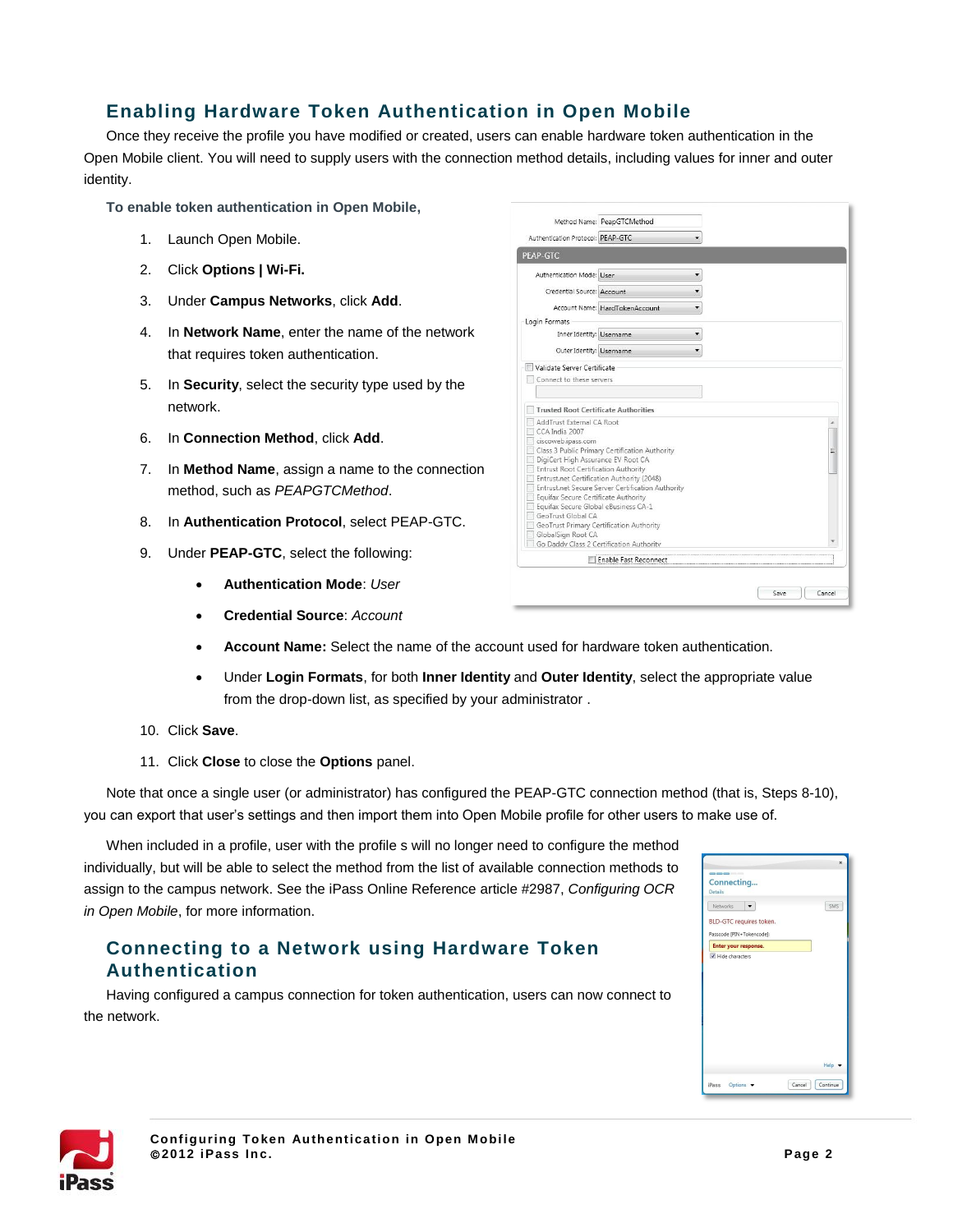**To connect using hardware token authentication:**

- 1. Launch Open Mobile.
- 2. In the list of Available Networks, select the network that supports token authentication.
- 3. Under the name of the account, enter the prompted credentials for Hard Token (Username and Domain). Click **Continue**.
- 4. In **Passcode**, enter your PIN plus the token code.
	- To mask the entered characters for additional security, select **Hide characters.**
	- If the entered passcode has expired, you will be prompted to generate a new one.
- 5. Click **Continue**. You will be connected to the network.

# **Software Token Authentication**

#### **Enabling Software Token Authentication in a Profile**

To enable software token authentication for a profile, you must create (or select) an account type to accept token credentials. You can customize the behavior of Open Mobile regarding software token authentication.

- **Rename Text Label:** The text label used for the token entry box in Open Mobile can be renamed.
- **Token Entry:** You can choose to require token entry by the user, or pre-fill the token value with a value

contained in the profile. For optimal security, pre-filling the value is not recommended.

**Save Token:** You can choose to have Open Mobile save the value of the token entered by the user. If saved, you can choose how long Open Mobile will save the value: forever (users can override the saved value), until software restart, until sleep or hibernation, or for a defined interval.

| rofile Name:<br>rofile ID/Version: 8920/0.001 | & Token_Integration_Profile        | Status:<br>In Progress<br>Software: Windows / Open Mobile / 201        |        |
|-----------------------------------------------|------------------------------------|------------------------------------------------------------------------|--------|
| $\sqrt{}$ Token                               |                                    |                                                                        | ۰<br>÷ |
|                                               | <b>Token Provider:</b>             | RSA Token                                                              |        |
|                                               | Token Type:                        | Soft Token & Hard Token                                                |        |
|                                               | * Field label for this attribute:  | Can configure the Token Provider<br><b>RSA Token PIN</b><br>name here  |        |
|                                               | (a) User must enter Token          |                                                                        |        |
|                                               |                                    | Prefill the Token with a value (using this setting is not recommended) |        |
|                                               | * Value:                           |                                                                        |        |
|                                               | Show this field to the end user    |                                                                        |        |
|                                               | T Allow the end user to edit Token |                                                                        |        |
|                                               | Hide this field from the end user  |                                                                        |        |
|                                               | Save Token                         |                                                                        |        |
|                                               | (a) Forever                        | Works the same way as the Save                                         |        |
|                                               | Allow user to override             | Password                                                               |        |
|                                               | O Until software restart           |                                                                        |        |
|                                               | O Until sleep/hibernate            |                                                                        |        |
|                                               | ○ For                              | Minutes or until software restart                                      | Ţ      |
| Cancel                                        |                                    | Save                                                                   | Reset  |

**To enable software token authentication for a profile,**

- 1. Log into the Open Mobile Portal.
- 2. Select (or create) a profile to include Software token authentication.
- 3. Under **Accounts**, click **Configure**.
- 4. Click **Create New Account.**
- 5. In **Name** and **Display Name**, enter an account name and display name.

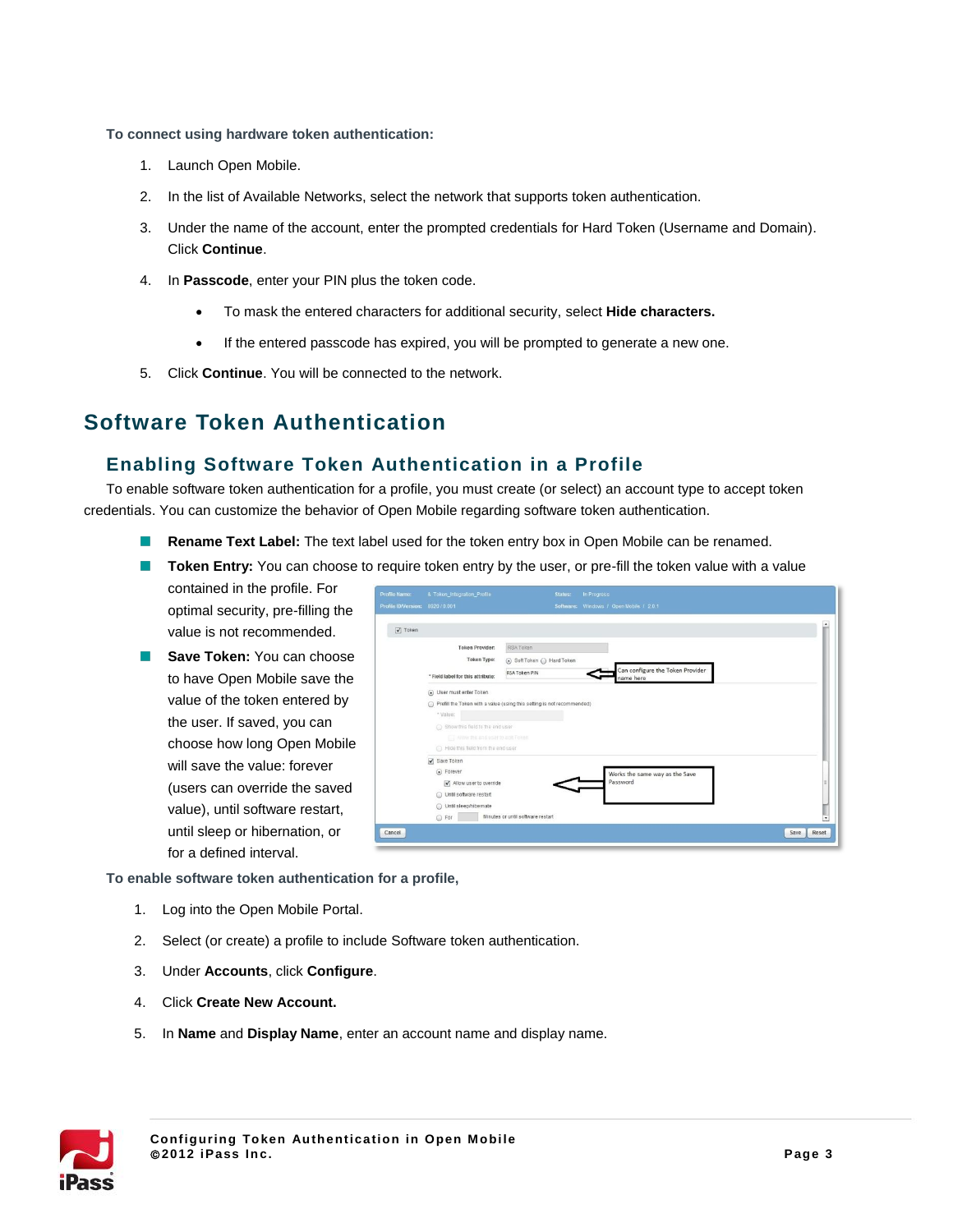- 6. Under **Account Attributes**, select the attributes for the account type, including Token.
- 7. Under **Token Type**, select *Soft Token*.
- 8. In **Field Label for this attribute**, if you wish to customize the label shown to users, enter a custom value.
- 9. Select values for token entry and for token saving.
- 10. Continue configuring the account type and profile as desired, and save.

## **Enabling Software Token Authentication in Open Mobile**

Once they receive the profile you have modified or created, users can enable software token authentication in the Open Mobile client. You will need to supply users with the connection method details, including values for inner and outer identity.

**To enable token authentication in Open Mobile,**

- 1. Launch Open Mobile.
- 2. Click **Options | Wi-Fi.**
- 3. Under **Campus Networks**, click **Add**.
- 4. In **Network Name**, enter the name of the network that requires token authentication.
- 5. In **Security**, select the security type used by the network.
- 6. In **Connection Method**, click **Add**.
- 7. In **Method Name**, assign a name to the connection method, such as *PEAPGTCMethod*.
- 8. In **Authentication Protocol**, select PEAP-GTC.
- 9. Under **PEAP-GTC**, select the following:
	- **Authentication Mode**: *User*
	- **Credential Source**: *Account*
- Method Name: PeapGTC Authentication Protocol: PEAP-GTC  $\ddot{\phantom{0}}$ PEAP-GTC Authentication Mode: User  $\overline{\phantom{a}}$ The required account name is Credential Source: Account  $\overline{\phantom{0}}$ chosen from the dropdown list Account Name: SoftTokenAccnt Also the suitable login formats re chosen Login Formats Inner Identity: Username  $\ddot{\phantom{0}}$ Outer Identity: Username ⊋ Validate Server Certificate Connect to these servers Trusted Root Certificate Authorities AddTrust External CA Root CCA India 2007 ciscoweb.ipass.com Class 3 Public Primary Certification Authority DigiCert High Assurance EV Root CA **Entrust Root Certification Authority** Entrust.net Certification Authority (2048) Entrust.net Secure Server Certification Authority Equifax Secure Certificate Authority Equifax Secure Global eBusiness CA-1 GeoTrust Global CA GeoTrust Primary Certification Authority GlobalSign Root CA Go Daddy Class 2 Certification Authority T Enable Fast Reconnect Save Cancel
- **Account Name:** Select the name of the account used for hardware token authentication.
- Under **Login Formats**, for both **Inner Identity** and **Outer Identity**, select the appropriate value from the drop-down list, as specified by your administrator .
- 10. Click **Save**.
- 11. Click **Close** to close the **Options** panel.

Note that once a single user (or administrator) has configured the PEAP-GTC connection method (Steps 8-10), you can export that user's settings and then import them into an Open Mobile profile for other users to make use of. When included in a profile, users with the profile will no longer need to configure the method individually, but will be able to

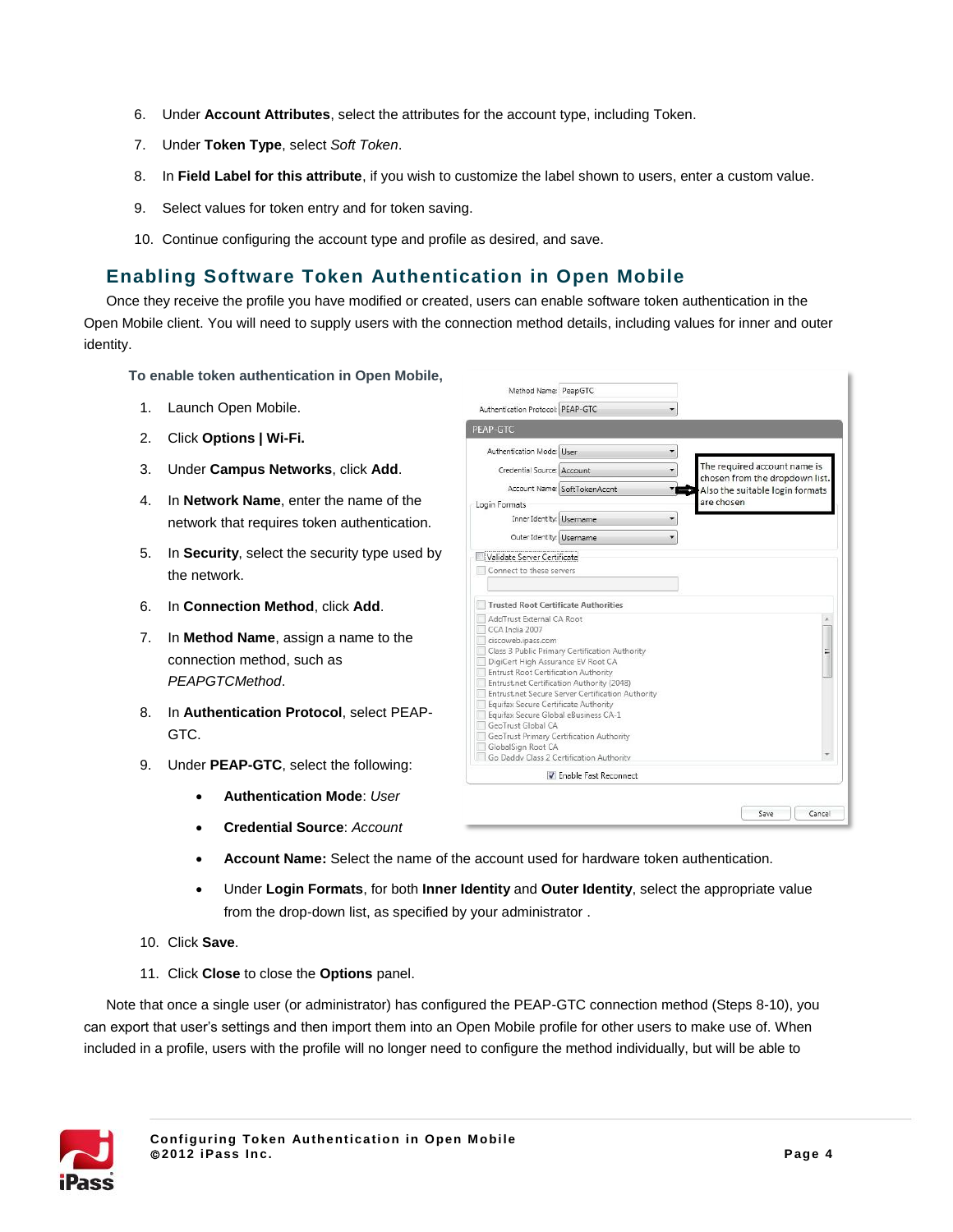select the method from the list of available connection methods to assign to the campus network. See the iPass Online Reference article #2987, *Configuring OCR in Open Mobile*,for more information.

## **Selecting a Token Provider**

Several software token providers may be available, and each can provide multiple tokens (distinguished by serial number). If so, the user will need to select the correct provider and token serial number before connecting.

**To select a token provider,**

- 1. Click **Options | Preferences.**
- 2. Click **Token**.
- 3. Under **Preferred Token Type**, select the token provider and serial number of the token to be used for authentication.

| <b>Preferences</b>          |                                |
|-----------------------------|--------------------------------|
|                             | Display Auto-Connect Token VPN |
| Preferred Token Type        |                                |
| Token Provider: RSA Token   |                                |
| Serial Number: 000102464555 |                                |
|                             | Username: sl-rsatoken1         |
| <b>Accounts</b><br>Usage    |                                |
| Wi-Fi                       |                                |
| Ethernet                    |                                |
| Dial                        |                                |

4. Click **Close**.

#### **Connecting to a Network using Software Token Authentication**

Having configured a campus connection method for token authentication, and selected a token provider, users can now connect to the network.

**To connect using software token authentication,**

- 1. Launch Open Mobile.
- 2. In the list of Available Networks, select the network which supports token authentication
- 3. Under the name of the account, enter the prompted credentials, including the token PIN.
- 4. Click **Continue**. You will be connected to the network.

#### **Generating a Passcode**

If a passcode is required as a one-time password (OTP), you can use Open Mobile to generate one. Open Mobile will generate the passcode using the configured software token settings.

*Note: Passcode generation will be available only if an account with Software Token authentication is configured in the user's profile.*

**To generate a new passcode,**

1. Right-click the Open Mobile system tray icon and pick Generate Passcode.

| sl-rsatoken1 |                    |  |
|--------------|--------------------|--|
|              | Passcode: 05649890 |  |
| Generate     |                    |  |

- 2. If the token PIN is not available, in Enter PIN, type the token PIN, and then click OK.
- 3. A new passcode is generated. Click **Copy** to copy the generated passcode to the clipboard, where it can be used for other applications or connections.

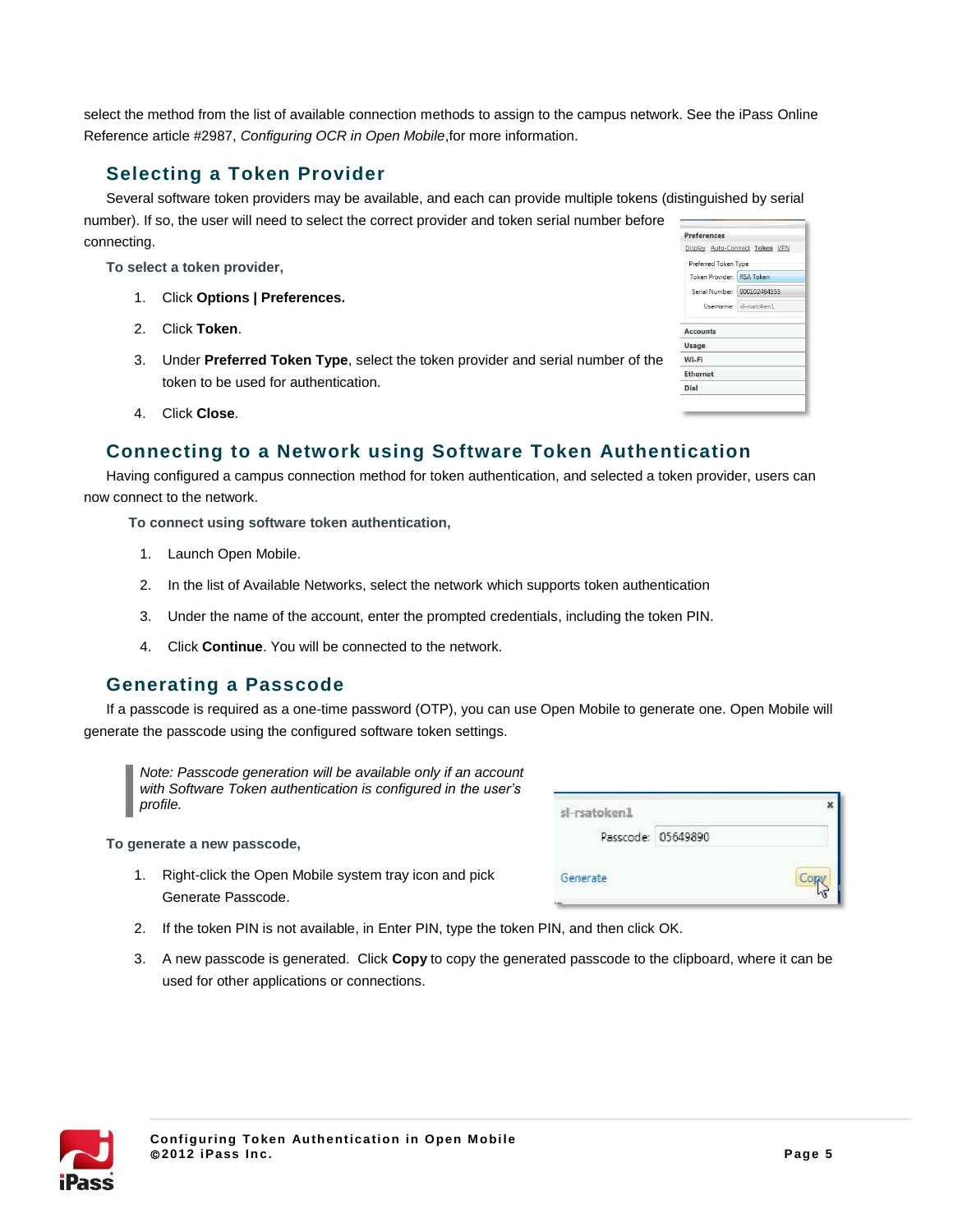# **Generating a New PIN**

If the hardware or software PIN has expired, the user will be prompted to generate a new PIN or allow the server to generate one using Open Mobile. New PIN generation is performed during the connection process.

**To generate a new PIN if prompted,**

- 1. After receiving the expired PIN message, in **Do you want to enter your own PIN?,** do one of the following:
	- Enter **Y** to enter your new PIN. Click **Continue**, and skip to Step 2.
	- **Enter N** to have Open Mobile generate a PIN. Click **Continue**, and skip to Step 5.
- 2. Click **Continue**.
- 3. Enter your new PIN. The new PIN must be a numerical string 4 to 8 digits in length. To mask the entered characters for additional security, select **Hide characters**.
- 4. Click **Continue**. Re-enter your new PIN to confirm it. Skip to Step 6.
- 5. Under **Are you prepared to accept a system generated PIN?** Enter **Y**. Click **Continue**.
- 6. A new PIN is generated, and you will be connected to the network with your new PIN.

|                |                                                                            | $\mathbf x$ |
|----------------|----------------------------------------------------------------------------|-------------|
|                |                                                                            |             |
| Details        | Connecting                                                                 |             |
|                | BLD-GTC requires token.<br>Do you want to enter your own pin? (y or n) [n] |             |
| $\overline{ }$ |                                                                            |             |
|                | Hide characters                                                            |             |
|                |                                                                            |             |
|                |                                                                            | Help        |